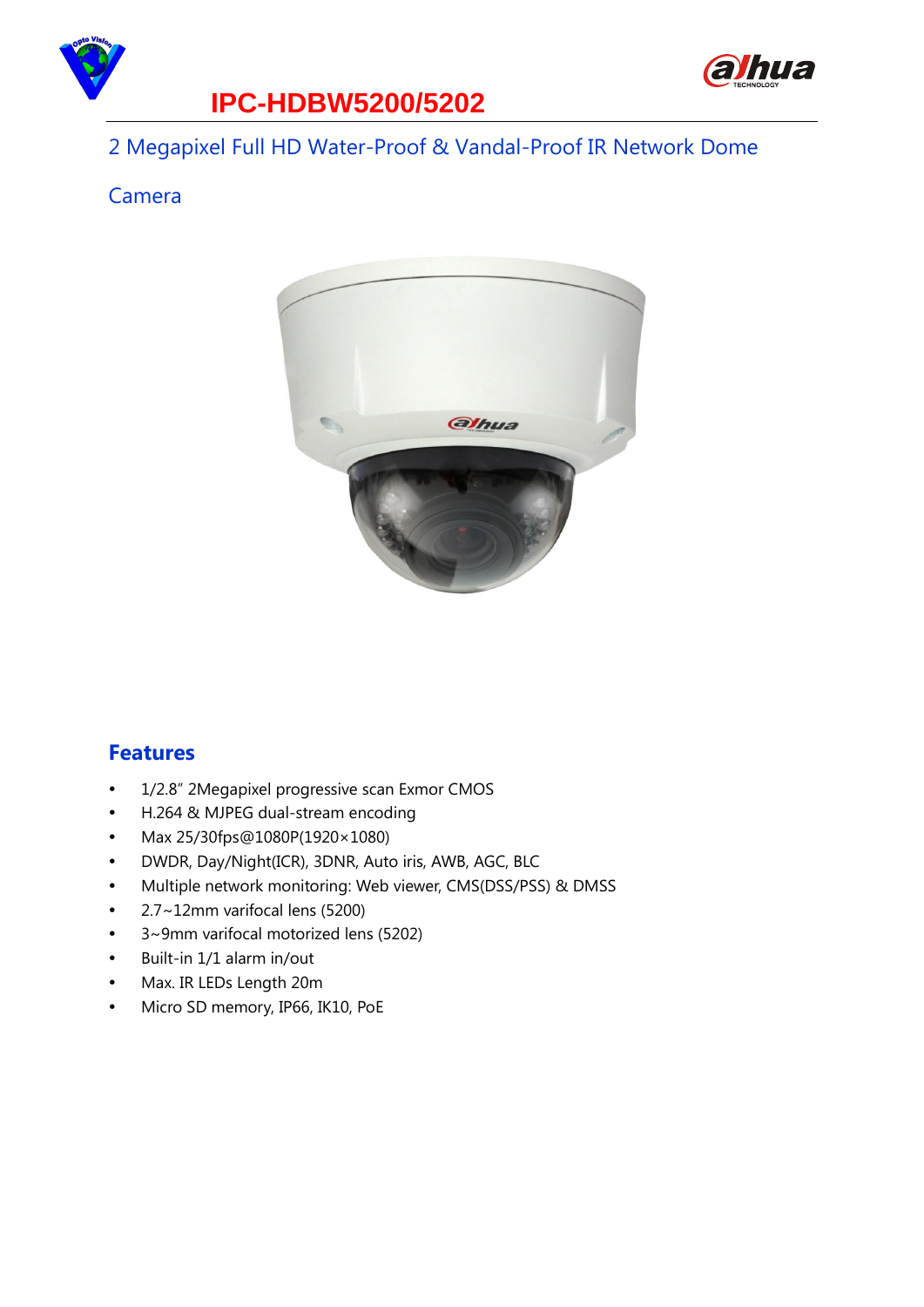

# **IPC-HDBW5200/5202**

## **Technical Specifications**

| <b>Model</b>                  |             | DH-IPC-HDBW5                                                                 | DH-IPC-HDBW5                                                         | DH-IPC-HDBW5     | DH-IPC-HDBW5       |  |  |
|-------------------------------|-------------|------------------------------------------------------------------------------|----------------------------------------------------------------------|------------------|--------------------|--|--|
|                               |             | 200P                                                                         | <b>200N</b>                                                          | 202P             | 202N               |  |  |
| Camera                        |             |                                                                              |                                                                      |                  |                    |  |  |
| Image Sensor                  |             | 1/2.8" 2Megapixel progressive scan Exmor CMOS                                |                                                                      |                  |                    |  |  |
| <b>Effective Pixels</b>       |             | 1920(H)x1080(V)                                                              |                                                                      |                  |                    |  |  |
| Scanning System               |             | Progressive                                                                  |                                                                      |                  |                    |  |  |
| Electronic Shutter Speed      |             |                                                                              | Auto/Manual 1/3~1/10000<br>Auto/Manual 1/4~1/10000                   |                  |                    |  |  |
| Min. Illumination             |             | 0.1lux/F1.4(color), 0Lux/F1.4(IR on)                                         |                                                                      |                  |                    |  |  |
| S/N Ratio                     |             | More than 50db                                                               |                                                                      |                  |                    |  |  |
| Video Output                  |             | 1 port                                                                       |                                                                      |                  |                    |  |  |
| <b>Camera Features</b>        |             |                                                                              |                                                                      |                  |                    |  |  |
| Max. IR LEDs Length           |             | 20m                                                                          |                                                                      |                  |                    |  |  |
| Day/Night                     |             |                                                                              | Auto(ICR)/Color/B/W                                                  |                  |                    |  |  |
| <b>Backlight Compensation</b> |             | BLC/HLC/DWDR                                                                 |                                                                      |                  |                    |  |  |
| White Balance                 |             | Auto                                                                         |                                                                      |                  |                    |  |  |
| Gain Control                  |             | Auto/Manual                                                                  |                                                                      |                  |                    |  |  |
| Noise Reduction               |             | 3D                                                                           |                                                                      |                  |                    |  |  |
| Privacy Masking               |             | Up to 4 areas                                                                |                                                                      |                  |                    |  |  |
| Lens                          |             |                                                                              |                                                                      |                  |                    |  |  |
| Focal Length                  |             | $2.7 - 12$ mm                                                                | $3-9mm$                                                              | $2.7 - 12$ mm    | $3-9mm$            |  |  |
|                               |             |                                                                              | motorized                                                            |                  | motorized          |  |  |
| Max Aperture                  |             | F1.4                                                                         | F1.2                                                                 | F1.4             | F1.2               |  |  |
| <b>Focus Control</b>          |             | Manual                                                                       | Auto                                                                 | Manual           | Auto               |  |  |
| Angle of View                 |             | H: 100°(Wide)                                                                | H: 103.9°(Wide)                                                      | H: 100°(Wide)    | H: 103.9°(Wide)    |  |  |
|                               |             | $\sim$ 30°(Tele)                                                             | $\sim$ 34.1 $\degree$ (Tele)                                         | $\sim$ 30°(Tele) | $\sim$ 34.1°(Tele) |  |  |
| Lens Type                     |             |                                                                              | Motorized /Auto                                                      | Manual/Auto Iris | Motorized /Auto    |  |  |
|                               |             | (DC)                                                                         | Iris(DC)                                                             | (DC)             | Iris(DC)           |  |  |
| Mount Type                    |             | Board-in Type                                                                |                                                                      |                  |                    |  |  |
| <b>Video</b>                  |             |                                                                              |                                                                      |                  |                    |  |  |
| Compression                   |             | H.264/ MJPEG                                                                 |                                                                      |                  |                    |  |  |
| Resolution                    |             |                                                                              | 1080P(1920×1080)/ 720P(1280×720)<br>1080P(1920×1080) /720P(1280×720) |                  |                    |  |  |
|                               |             | / D1(704×480) / CIF(352×240)<br>/ D1(704×576) / CIF(352×288)                 |                                                                      |                  |                    |  |  |
| Frame Rate                    | Main Stream | $1080P/720P(1 \sim 25/30fps)$                                                |                                                                      |                  |                    |  |  |
|                               | Sub Stream  | D1/CIF(1 ~ 25/30fps)                                                         |                                                                      |                  |                    |  |  |
| <b>Bit Rate</b>               |             | H.264: 32K ~ 8192Kbps                                                        |                                                                      |                  |                    |  |  |
| <b>Audio</b>                  |             |                                                                              |                                                                      |                  |                    |  |  |
| Compression                   |             | G.711a / G.711u / PCM                                                        |                                                                      |                  |                    |  |  |
| Interface                     |             | 1/1 channel In/Out                                                           |                                                                      |                  |                    |  |  |
| <b>Network</b>                |             |                                                                              |                                                                      |                  |                    |  |  |
| Ethernet                      |             | RJ-45 (10/100Base-T)                                                         |                                                                      |                  |                    |  |  |
| Wi-Fi                         |             | N/A                                                                          |                                                                      |                  |                    |  |  |
| Protocol                      |             | IPv4/IPv6, HTTP, HTTPS, SSL, TCP/IP, UDP, UPnP, ICMP, IGMP, SNMP, RTSP, RTP, |                                                                      |                  |                    |  |  |